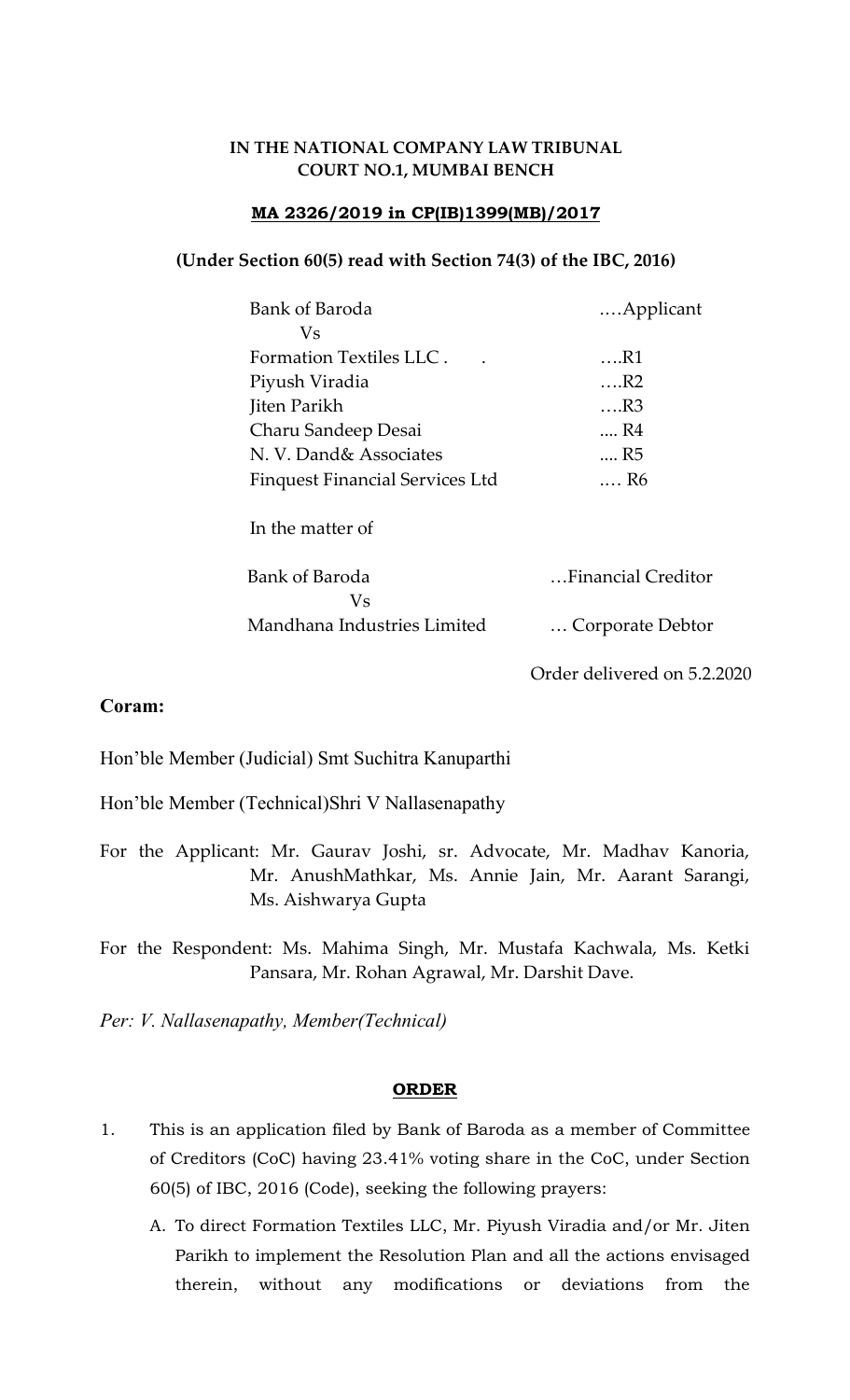commitments made thereunder in its entirety, on an urgent and with immediate effect and in a time bound manner;

- B. To direct Formation Textiles LLC, Mr. Piyush Viradia and/or Mr. Jiten Parikh to make immeidtae payments as envisaged under the Resolution Plan including payment towards the CIRP costs, Financial Creditors, Operational Creditors, including that of the workmen and employees, statutory authorities and others stakeholders if any; or
- C. Alternative to prayer clause (A) and (B) above, to recommence the CIRP of the Corporate Debtor and to allow invitation of fresh bids by the Resolution Professional in the CIRP of the Corporate Debtor with an aim to reviving the Corporate Debtor as a going concern, and to prevent the Corporate Debtor going into liquidation;
- D. Alternative to prayer Clause (A) and (B) above, to recommence the CIRP of the Corporate Debtor and direct the Resolution Professional and the Committee of Creditors of the Corporate Debtor to approach the second highest bidder, namely Respondent No.6 to gauge its interest in still submitting a Resolution Plan in the CIRP of the Corporate Debtor;
- E. Alternative to prayer clauses (A) and (B) above, pass on order requiring the Corporate Debtor to be liquidated in the manner as a laid down under Chapter III of the IBC, 2016;
- F. To pass an order under Section 74(3) of the IBC, 2016 against R1 and/or R2 for contravention of the terms of the Resolution Plan;
- G. Pending the hearing and final disposal of the application, R1 and R5 be called upon to, on affidavit, place on record the steps taken by them for implementation of the Resolution Plan and further all the steps taken by it in the running of the Corporate Debtor, in order to ascertain the status of the Corporate Debtor today including disclosing any progress reports filed by them before this Tribunal;
- H. Pending the hearing and final disposal of the application, formation Textiles LLC and N.V. Dand& Associates be directed to, on affidavit, place on record the steps taken by them for implementation of the Resoluition Plan and further all the steps taken by it in the running of the Corporate Debtor, in order to ascertain the status of the Corporate Debtor today including disclosing any progress reports filed by them before this Tribunal;
- I. Pending the hearing and final disposal of the application, to direct that the management and control of the Corporate Debtor is given to a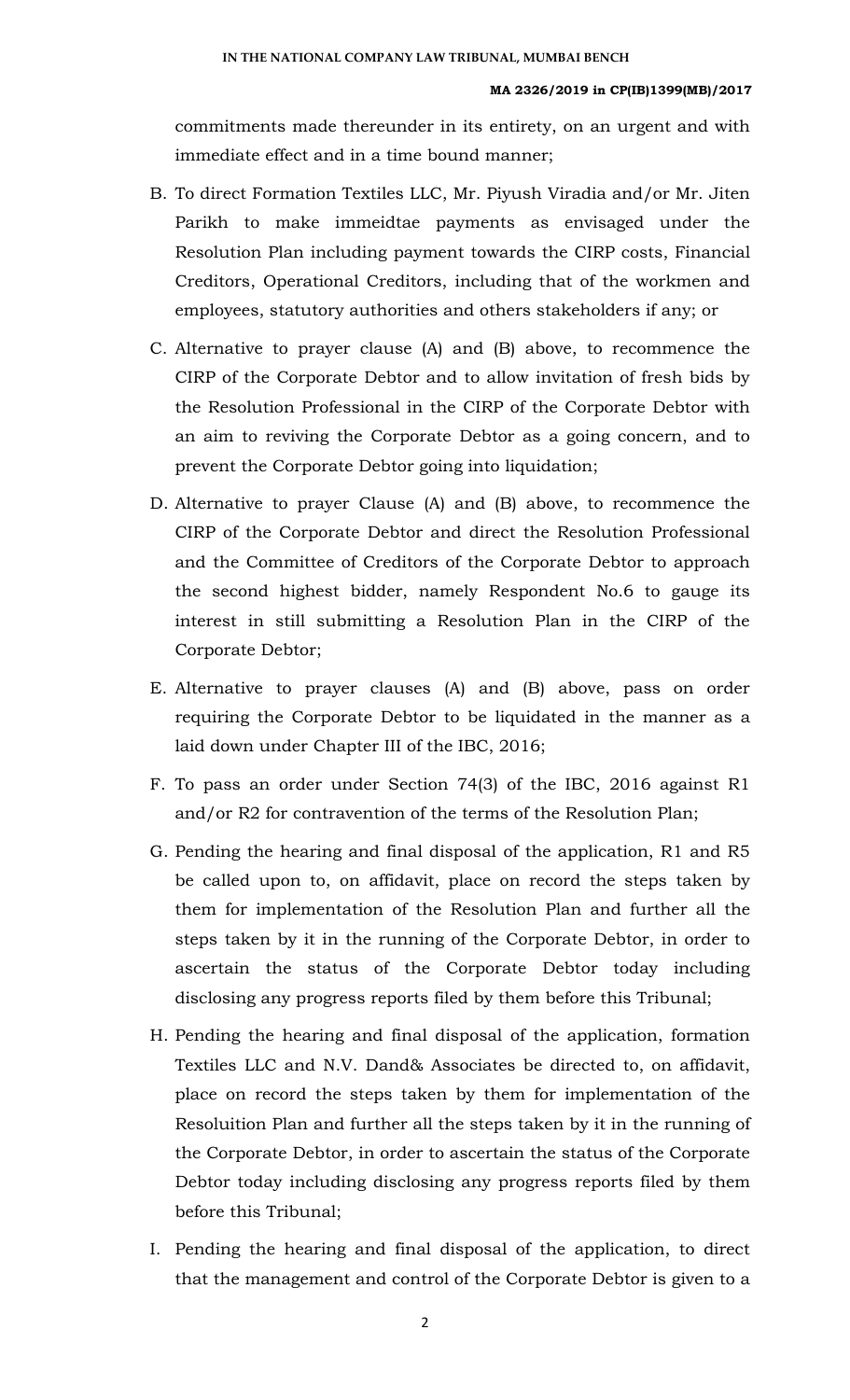#### MA 2326/2019 in CP(IB)1399(MB)/2017

third party agency appointed by this Tribunal so that the assets of the Corporate Debtor are not further depleted and are protected from any acts of the R1 and R3;

- J. In the alternative to Prayer (I); pending the hearing and final disposal of the application, to direct Formation Textiles LLC, Mr. Piyush Viradia and Mr. Jiten Parikh to maintain status quo in relation to the Corporate Debtor, except for the day to day operations of the Corporate Debtors, reports of ought to be submitted by the Formation Textiles LLC, Mr. PiyusViradia and Mr. Jiten Parikh before this Tribunal on a weekly basis.
- K. Pending the hearing and final disposal of the application, to direct R1 to pay the amount of interest at the rate of 10% being accrued to the financial creditors on account of the continuing debt of Rs.305,00,00,000/- payable monthly since the date of R1 taking over the control and management of the Corporate Debtor, i.e. 31.1.2019, as per Clause 4.3 of Chapter VI read with Clause 3 of Chapter V of the Resolution Plan.
- 2. The application reveals that R1 is the successful Resolution applicant who has submitted resolution plan for the Corporate Debtor, namely Mandhana Industries Ltd. R2 and R3 are the promoter/directors who manages the R1 and holds 80% and 20% of the shareholding in R1 respectively as on 30.5.2018. R4 was the Resolution Professional of Mandhana Industries Ltd. R5 is the Monitoring Agency appointed under the Resolution Plan for monitoring and implementation of the resolution plan. R6 is the company who submitted the resolution plan for Mandhana Industries and was declared as H2 in the final round of bidding.
- 3. It is submitted that CIRP Petition No.1399/2017 against M/s. Mandhana Industries Ltd was admitted by this Bench on 29.9.2017 wherein R4 herein was appointed as the IRP and confirmed as RP .
- 4. R4 conducted the Corporate Insolvency Resolution Process. After a long drawn process, the resolution plan submitted by R1 was declared as the H1 bid and the CoC approved the resolution plan of R1 in the meeting held on 4thJuly, 2018 by a vote of 80.92% majority, which was also approved by this Tribunal by an order dated 30.11.2018.
- 5. Subsequent to the approval of the resolution plan, the Resolution Applicant(R1) has filed MA 2223/2019 on 18.6.2019, seeking primarily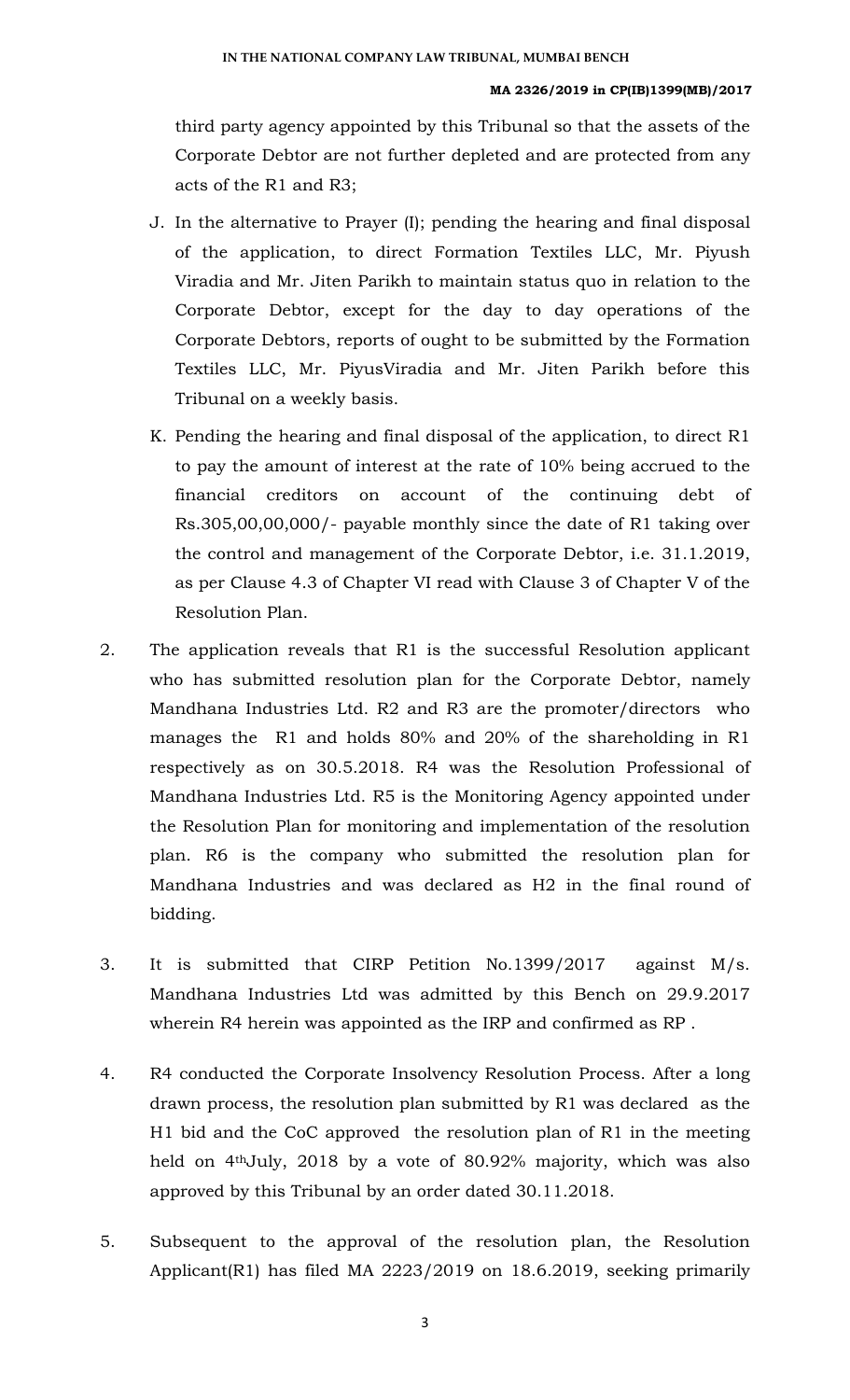#### MA 2326/2019 in CP(IB)1399(MB)/2017

the relief of revising its offer/bid and to reduce the bid amount in line with actual valuation of the Corporate Debtor, appointment of an independent auditor to carry out forensic audit of the corporate debtor to accurately determine the accurate worth /valuation etc and the same is also pending. Further, the applicant (R1) in MA 2223/2019 filed two amendment applications (Nos. 3904/2019 and 427/2020) to amend certain prayers in MA 2223/2019.

- 6. Previously, this Bench, on 5.12.2019, when these applications are pending, without deciding the issues involved therein, has ordered the resolution applicant to hand over the possession of the Corporate Debtor on as is where is basis to the CoC, which was readily agreed by the Counsel for the Resolution applicant. It was further directed that the CoC will handover the Corporate Debtor to the erstwhile RP. Further, the CIRP was restored and RP (R4) was restored as RP of the Corporate Debtor.
- 7. Today, it is reported that the Resolution Applicant has handed over back the possession of the Corporate Debtor and the Resolution Professional has taken over the charge of the Corporate Debtor.
- 8. The Counsel for the applicant without prejudice to other prayers in this application insisted that Prayer (C), supra, may be considered by this Bench and allow invitation of fresh bids by the RP in the CIRP of the Corporate Debtor with an aim to revive the Corporate Debtor as a going concern and to prevent the Corporate Debtor going into liquidation.
- 9. In view of this request, this Bench has considered his request and heard the Counsels for the R1, R2 , R3, R4 and R6 only to the extent of the limited prayer as referred in para 8 above. No objections were received from any of the Respondents.
- 10. The Counsel for the Applicant relied on the following judgements of the Hon'ble Supreme Court to buttress his submission that once again the CIRP can be started and fresh bids may be called for from the prospective Resolution Applicants in view of the peculiar circumstances and facts of the case:
	- (i) Committee of Creditros of Essar Steel India Ltd vs. Satish Kumar Gupta & Ors 2019 SCC OnLine SC 1478 (Para 132).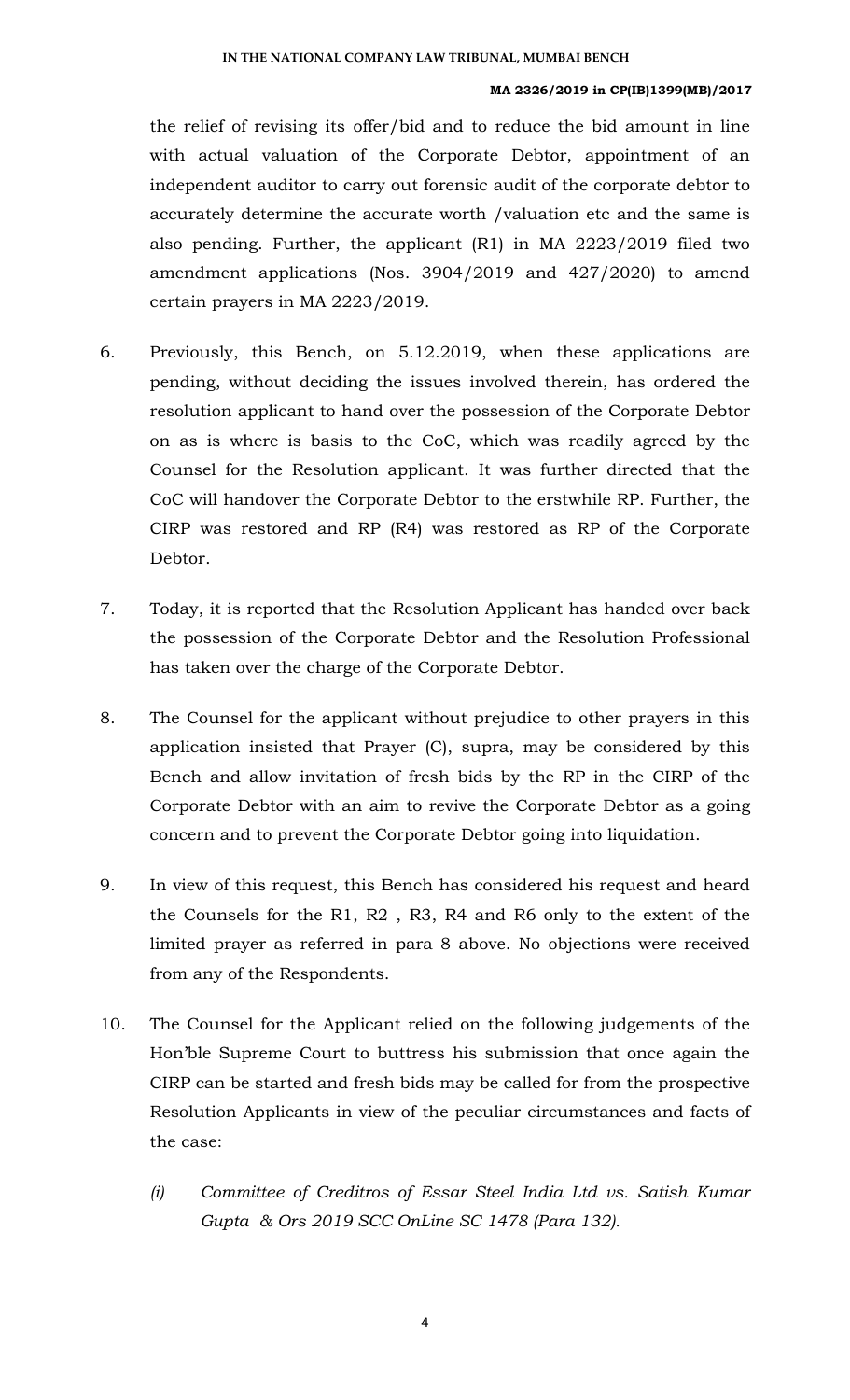#### MA 2326/2019 in CP(IB)1399(MB)/2017

- (ii) Order dated 24.9.2019 in the matter of Committee of Creditros of Amtek Auto Ltd through Corporation Bank vs. Dinkar T. Venkatsubramanian & Ors. in Civil Appeal No.6707 of 2019.
- (iii) Order dated 2.12.2019 in the matter of Committee of Creditros of Amtek Auto Ltd through Corporation Bank vs. Dinkar T. Venkatsubramanian & Ors. in Civil Appeal No.6707 of 2019.
- 11. The judgement in Essar Steel case cited above, is in the context of delay in legal proceedings and the same may not be helpful to the applicant since in the case on hand, there is no delay in the legal proceedings but it is a case of failure on the part of the Resolution Applicant to execute the resolution plan in the agreed terms.
- 12. The other judgement cited by the applicant in the case of Amtek Auto is helpful to the applicant for canvassing his point that on the failure of the Resolution Applicant, the RP may be permitted to invite fresh offers. However, here also this is subject to Section 12 of the Code which prescribes the time within which the CIRP has to be completed. But in this case, the applicant is seeking for starting of the bidding process afresh in view of the failure on the part of the Resolution Applicant.
- 13. This Bench is of the considered view that this is a rare and an exceptional case where the Resolution Applicant failed to implement the resolution plan.
- 14. Considering the overall situation in this case and in view of the fact that there was an another resolution applicant (i.e. R6) whose resolution plan was not accepted and also considering the submission made by the Counsel for R4 that some queries are there in relation to the resolution plan of the Corporate Debtor, this Bench is not inclined to order liquidation of this Corporate Debtor for which Resolution can be achieved, allows the Resolution Professional to invite fresh resolution plans from prospective resolution applicants by providing 70 days to undertake the process in the following manner:

| Sr. No. | Activity                                                                           | Time Required |
|---------|------------------------------------------------------------------------------------|---------------|
|         | Invitation for Expression of Interest                                              | 15 days       |
| 2.      | Provisional list of Resolution Applicants                                          | 5 days        |
|         | Submission of objection by Resolution 5 days<br>Applicants to the Provisional List |               |